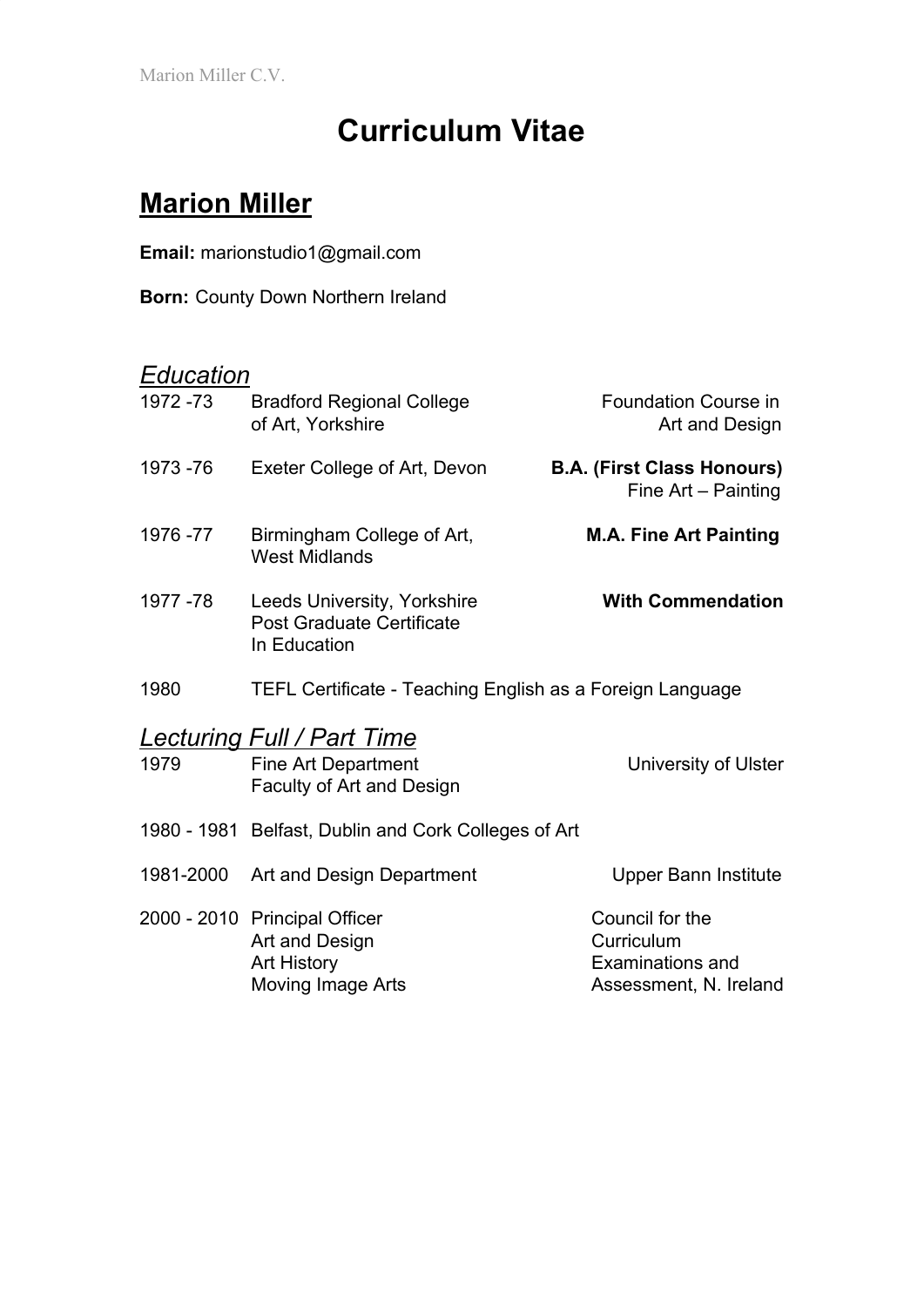### *Exhibitions*

| Fabrica del Pilar - Motril (opening on 5th Oct 7pm) | 2019 |
|-----------------------------------------------------|------|
| Casa Condesa de Torre - Isabel, Motril              | 2017 |
| Real Club Nautico, Motril                           | 2016 |
| Brick Lane Gallery, London<br>2014                  |      |
| Cascade Gallery, Waterside Derry                    | 2014 |
| Derry City of Culture - Derry Playhouse             | 2013 |
| Permanent Show - The Tyrone Guthrie Centre          | 2010 |
| Lecrin Gallery, Granada                             | 2009 |
| Permanent Show - Flowerfield, Portstewart           | 2008 |
| <b>Group Dublin</b>                                 | 2007 |
| <b>Ulster Arts Club</b>                             | 2006 |
| <b>Patrick Magill</b>                               | 2005 |
| <b>Ulster Arts Club</b>                             | 2004 |
| Ulster Arts Club 'Group Show'                       | 2003 |
| Lecrin Gallery, Granada                             | 2002 |
| The Edge Belfast                                    | 2002 |
| <b>Windmill Arts Tralee</b>                         | 2001 |
| <b>Ulster Arts Club</b>                             | 2000 |
| <b>Touring Exhibition Office of Public Works</b>    | 1999 |
| <b>Orchard Gallery Derry</b>                        | 1999 |
| <b>Patrick Magill Festival Donegal</b>              | 1999 |
| Landscapes North and South New York                 | 1998 |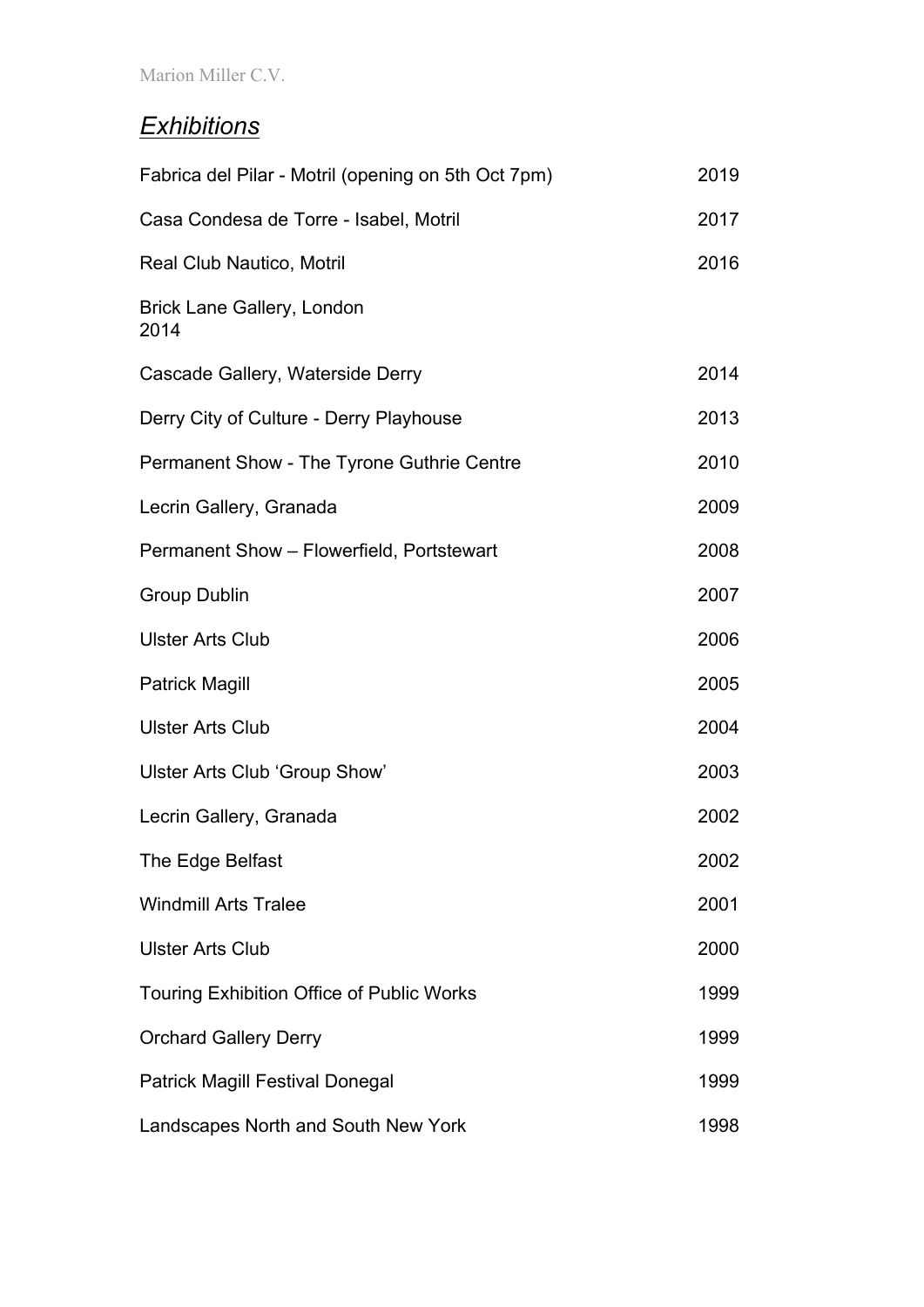Marion Miller C.V.

| <b>Small Works Dublin</b>                                                                             | 1998 |
|-------------------------------------------------------------------------------------------------------|------|
| <b>Ulster Arts Club, Queens University, Belfast</b>                                                   | 1997 |
| Harmony Hill Lisburn – Echoes of Landscape                                                            | 1997 |
| New Paintings - Lecrin Gallery, Granada                                                               | 1996 |
| Aghaidh ar Aghaidh- Dundalk Basement Gallery'                                                         | 1996 |
| Views Out' - Down Arts Centre                                                                         | 1994 |
| <b>Boyle Arts Festival</b>                                                                            | 1993 |
| Layers - Northern Ireland Arts Council, Gallery, Belfast                                              | 1993 |
| 'Faces' Ards Arts Centre, Newtownards, County Down                                                    | 1993 |
| Monaghan County Museum, Monaghan                                                                      | 1993 |
| Paisajes - Lecrin Galería De Arte Nuevas Pinturas,<br>Granada, Spain                                  | 1993 |
| New Paintings - Flowerfield Arts Centre, Portstewart                                                  | 1992 |
| Paintings by Marion Miller - Ulster Arts Club, Belfast                                                | 1992 |
| Marion Miller - Dacal Galería de Arte, Madrid<br>(Part of Madrid 1992, Capital Europea de la Cultura) | 1992 |
| Exhibition of New Works - Peacock Gallery Craigavon                                                   | 1992 |
| New Works by Marion Miller - Old Museum Arts Centre<br><b>Belfast</b>                                 | 1992 |
| 111 <sup>th</sup> Annual Exhibition - Royal Ulster Academy of Arts<br><b>Belfast</b>                  | 1992 |
| Laing Art Competition - Malone House Art Gallery<br><b>Belfast</b>                                    | 1992 |
| Permanent Show - The Gallery on Sketrick, Co Down                                                     | 1992 |
| Nuevas Orbras (Solo) Lecrin Galeria de Arte Granada<br>Spain                                          | 1991 |
| <b>Permanent Show - Tom Caldwell Belfast</b>                                                          | 1991 |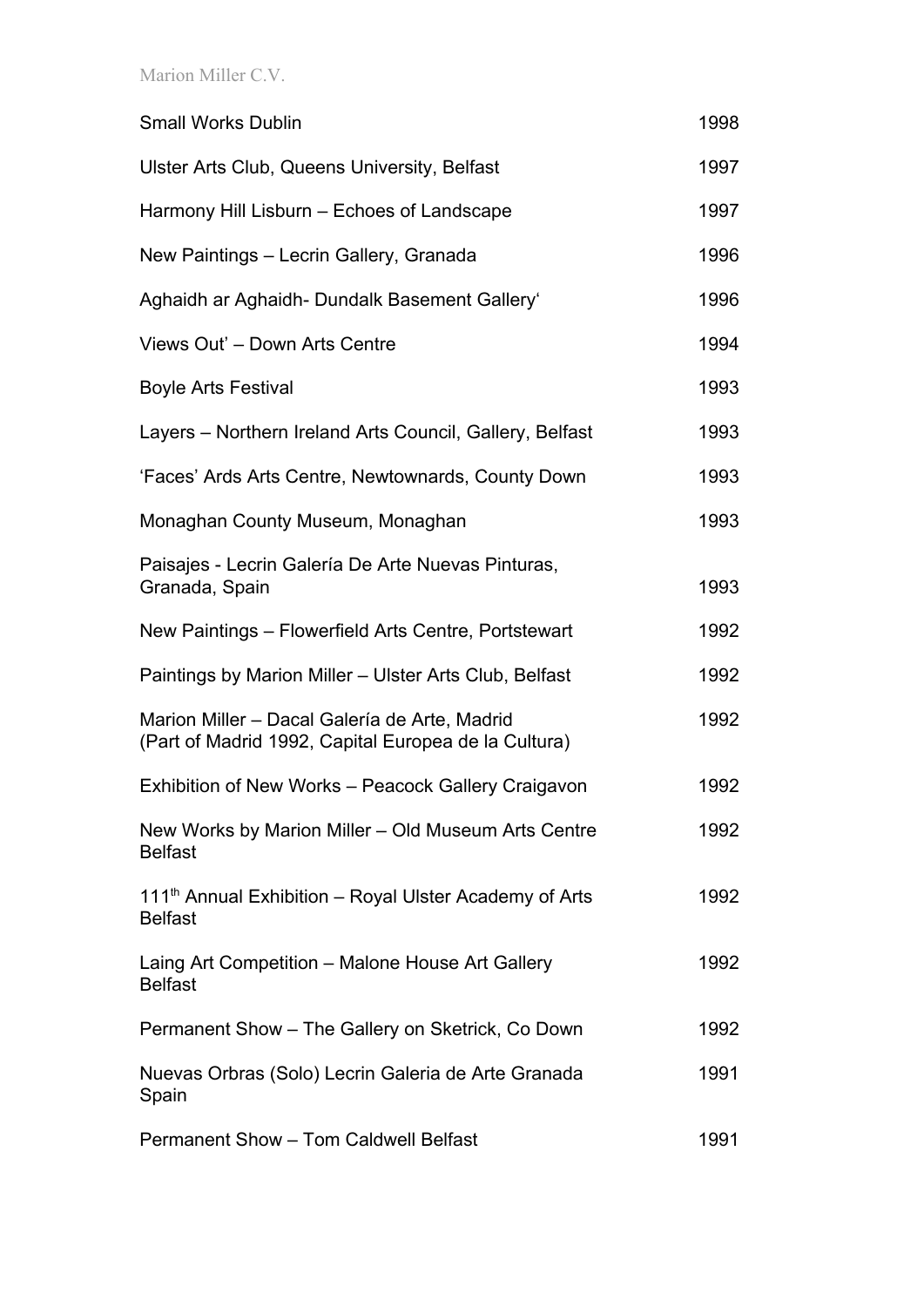Marion Miller C.V.

| 110 <sup>th</sup> Annual Exhibition – Royal Ulster Academy of Arts<br><b>Belfast</b>  | 1991 |
|---------------------------------------------------------------------------------------|------|
| Landscapes Marion Miller - Newry Arts Centre Newry                                    | 1987 |
| Drawings and Paintings by Marion Miller - Ulster Arts<br><b>Club Belfast</b>          | 1986 |
| Paintings and Drawings by Four Artists, Peacock Gallery<br>Craigavon                  | 1985 |
| Group Exhibition - Maysfield Leisure Centre, Belfast                                  | 1984 |
| Group Exhibition – Artists' Research Exchange (ARE)<br><b>Lombard Street, Belfast</b> | 1982 |
| Paintings and Sculptures Collective (8 Artists)<br>The Gallery, Taunton, Somerset     | 1981 |
| Cheltenham Arts Centre, Gloucestershire                                               | 1981 |
| Several Artists – Lemington Spa Arts Centre                                           | 1980 |
| Six Artists on Tour -<br>Midland Arts Centre Cannon Hill Birmingham                   | 1979 |
| <b>Bluecoat Foyer Gallery, Liverpool</b>                                              | 1978 |
| Birmingham City Art Gallery, Birmingham                                               | 1977 |
| The Gallery, Taunton, Somerset                                                        | 1977 |
| <b>Women Artists</b><br>Spaces Gallery, Exeter, Devon                                 | 1976 |
| <b>Paintings Drawings and Prints</b><br>Exe Gallery, Exeter, Devon                    | 1975 |

#### *Residencies*

| Completed:                                   |      |
|----------------------------------------------|------|
| <b>Tyrone Guthrie Centre</b>                 |      |
| Annaghmakerrig, Monaghan - April             | 1993 |
| Feria De Andalucía                           |      |
| El Espacio, Majuelo, Granada, Spain - August | 1991 |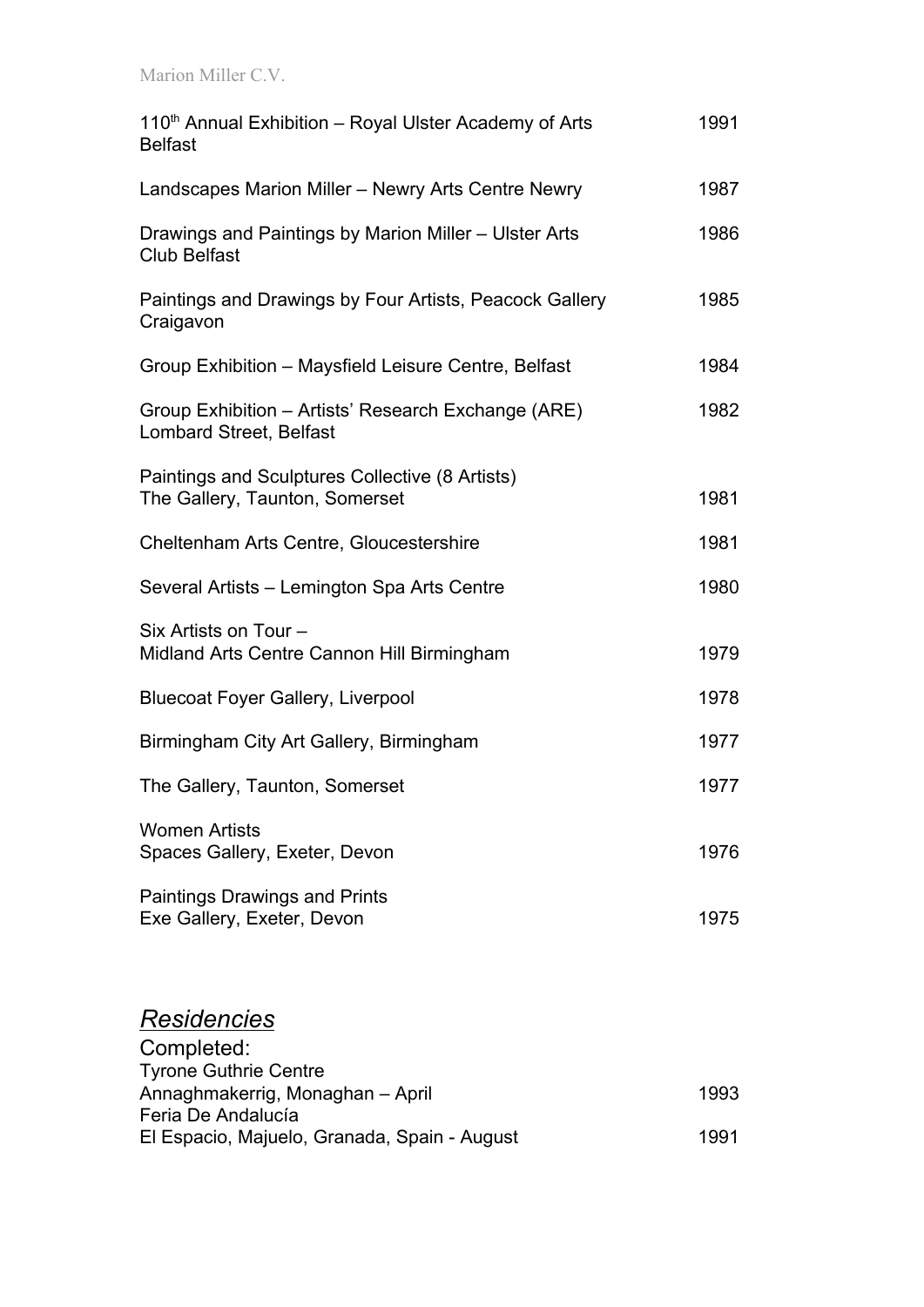| Offered:<br>National Autonomous University of Mexico, Post Grad<br>Ucross Foundation, Big Red, Wyoming, USA                                                                                                                       | 1977<br>1991                 |
|-----------------------------------------------------------------------------------------------------------------------------------------------------------------------------------------------------------------------------------|------------------------------|
| <u>Awards &amp; Grants</u><br>Northern Ireland Arts Council, Exhibition Transport Grant<br>West Midlands Arts Council, General Award<br>West Midlands Arts Council Exhibition Bursary<br>South West Arts Council Exhibition Award | 1993<br>1978<br>1977<br>1976 |
| <u>Reviews</u><br>Irish Times - 'Boyle Arts Festival' - Brian Fallon                                                                                                                                                              | 1993                         |
| Belfast Telegraph: Facing Up to Marion Miller<br>Elizabeth Blair - February                                                                                                                                                       | 1993                         |
| County Down Spectator 'The Face of Art in Ards - Faces<br>By Marion Miller' - Colette Wilson - January                                                                                                                            | 1993                         |
| Coleraine Courier: 'Flowerfields Blaze of Colour'<br>Gordon Woods - October                                                                                                                                                       | 1992                         |
| Arteguia, Revista De Arte, Madrid – September                                                                                                                                                                                     | 1992                         |
| Irish Times; 'Four Artists at the Peacock Gallery,<br>Craigavon' – Ray Rosenfield – April                                                                                                                                         | 1985                         |
| Lurgan Mail - March                                                                                                                                                                                                               | 1985                         |
| Portadown Times - April                                                                                                                                                                                                           | 1985                         |
| <u> Interviews</u>                                                                                                                                                                                                                |                              |
| Irish Times - Brian Fallon                                                                                                                                                                                                        | 1993                         |
| 'A' Level Research of 'A Northern Ireland Artist – March                                                                                                                                                                          | 1993                         |
|                                                                                                                                                                                                                                   |                              |

Coleraine Courier, Journalist Interview – October 1992

#### *Work Included in Collections*

Public Monaghan County Museum; Tyrone Guthrie Centre -Annaghmakerrig; Boyle - Roscommon; Office of Public Works - Dublin; Department of Environment - N. Ireland; Windmill Arts - **Tralee**